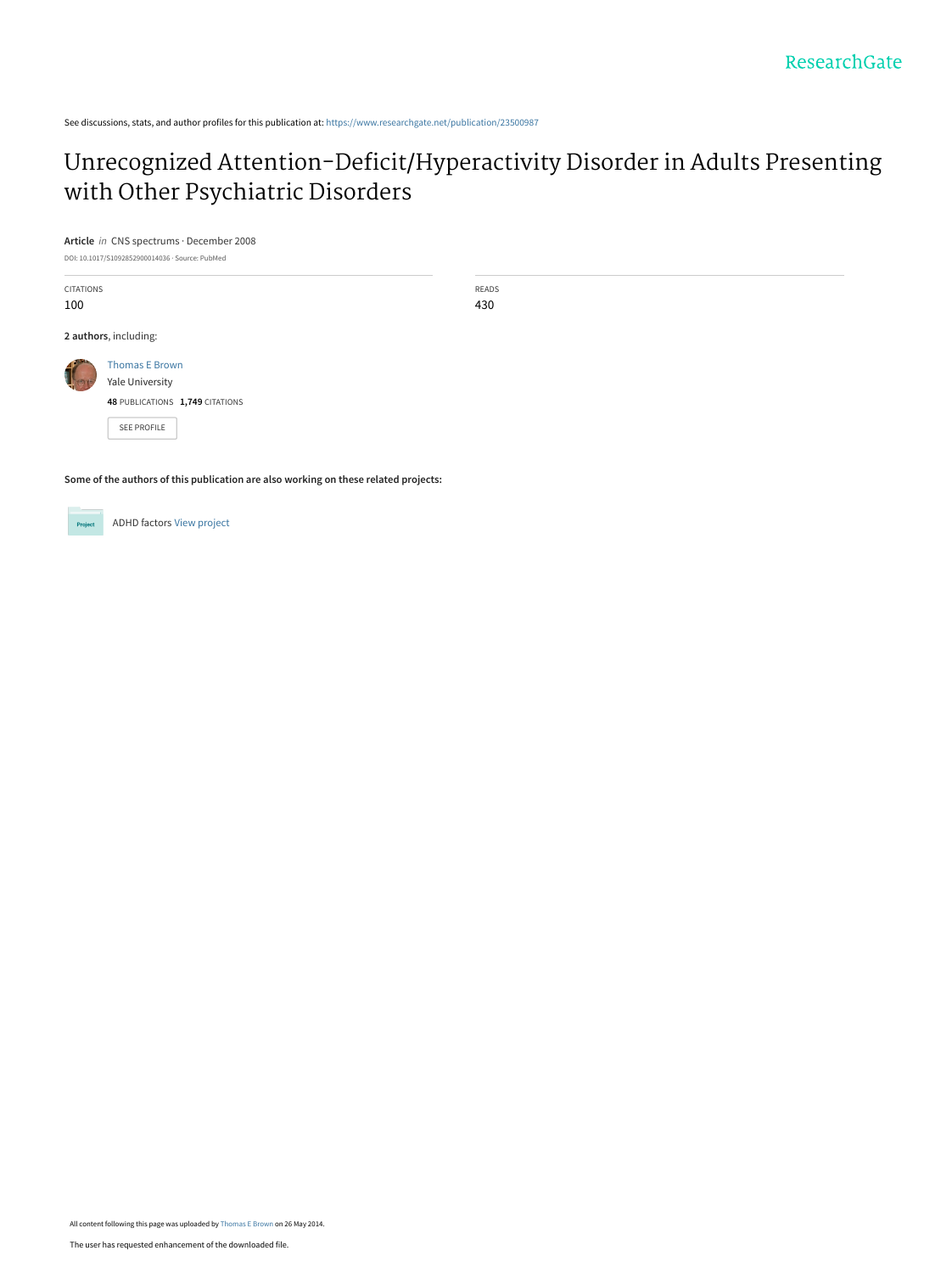# **Unrecognized Attention-Deficit/ Hyperactivity Disorder in Adults Presenting with Other Psychiatric Disorders**

By Russell A. Barkley, PhD, and Thomas E. Brown, PhD

# **ABSTRACT**

Many adults with a diagnosed psychiatric disorder also have attention-deficit/hyperactivity disorder (ADHD). In many cases, comorbid ADHD is unrecognized and/or undertreated. Differential diagnosis of adult ADHD can be challenging because ADHD symptoms may overlap with other psychiatric disorders and patients may lack insight into their ADHD-related symptoms. Current ADHD diagnostic criteria in the Diagnostic and Statistical Manual of Mental Disorders, Fourth Edition-Text Revision may prevent appropriate diagnosis of many patients with significant ADHD symptoms. Adults may not be able to provide a history of onset of symptoms during childhood, and it may be difficult to confirm that ADHD symptoms are not better accounted for by other comorbid psychiatric conditions. Comorbid ADHD is most prevalent among patients with

# **FOCUS POINTS**

- Attention-deficit/hyperactivity disorder (ADHD) often persists across the lifespan and is increasingly recognized as a disorder marked by impaired executive function.
- ADHD may often be unrecognized in adult patients with an already diagnosed psychiatric disorder; it is frequently seen in patients with mood, anxiety, substance use, and impulsecontrol disorders.
- Comorbid ADHD can compromise adherence to a medication regimen and destabilize daily functioning, leading to poor outcomes.
- In patients who have ADHD and comorbid psychiatric disorders, the ADHD is as likely to respond to ADHD medications as in those patients without comorbid psychiatric disorders.
- Treating comorbid ADHD may have a positive impact on adherence to treatment regimens, daily functioning, and quality of life.

mood, anxiety, substance use, and impulse-control disorders. ADHD can negatively affect outcomes of other comorbid psychiatric disorders,

Dr. Barkley is clinical professor of psychiatry at the Medical University of South Carolina in Charleston and research professor in psychiatry at the State University of New York Upstate Medical School in Syracuse. Dr. Brown is assistant clinical professor of psychiatry at Yale School of Medicine/Yale-New Haven Psychiatric Hospital in Connecticut.

Faculty Disclosures: Dr. Barkley is on the speaker's bureau for Eli Lilly; is a consultant for Abbott, Eli Lilly, Pfizer, and Shire; and has received product royalties from Compact Clinicals, Guilford Publications, J & K Seminars, and the New England Educational Institute. Dr. Brown has received a research grant from Eli Lilly; is a consultant to Abbott, Eli Lilly, Novartis, and Shire; and has received royalties for publications from American Psychiatric Press, Psychological Corporation, and Yale University Press.

Funding/Support: This work was supported in part by Shire Development Inc.

Acknowledgment: Editorial assistance was provided by Richard Alexander, PhD, of Health Learning Systems, part of CommonHealth®.

Submitted for publication: May 20, 2008; Accepted for publication: August 21, 2008.

Please direct all correspondence to: Russell A. Barkley, PhD, Clinical Professor of Psychiatry, Medical University of South Carolina, 1752 Greenspoint Court, Mt. Pleasant, SC 29466; Tel: 843-971-0398, Fax: 843-971-8323; E-mail: russellbarkley@earthlink.net. 843-971-8323; E-mail: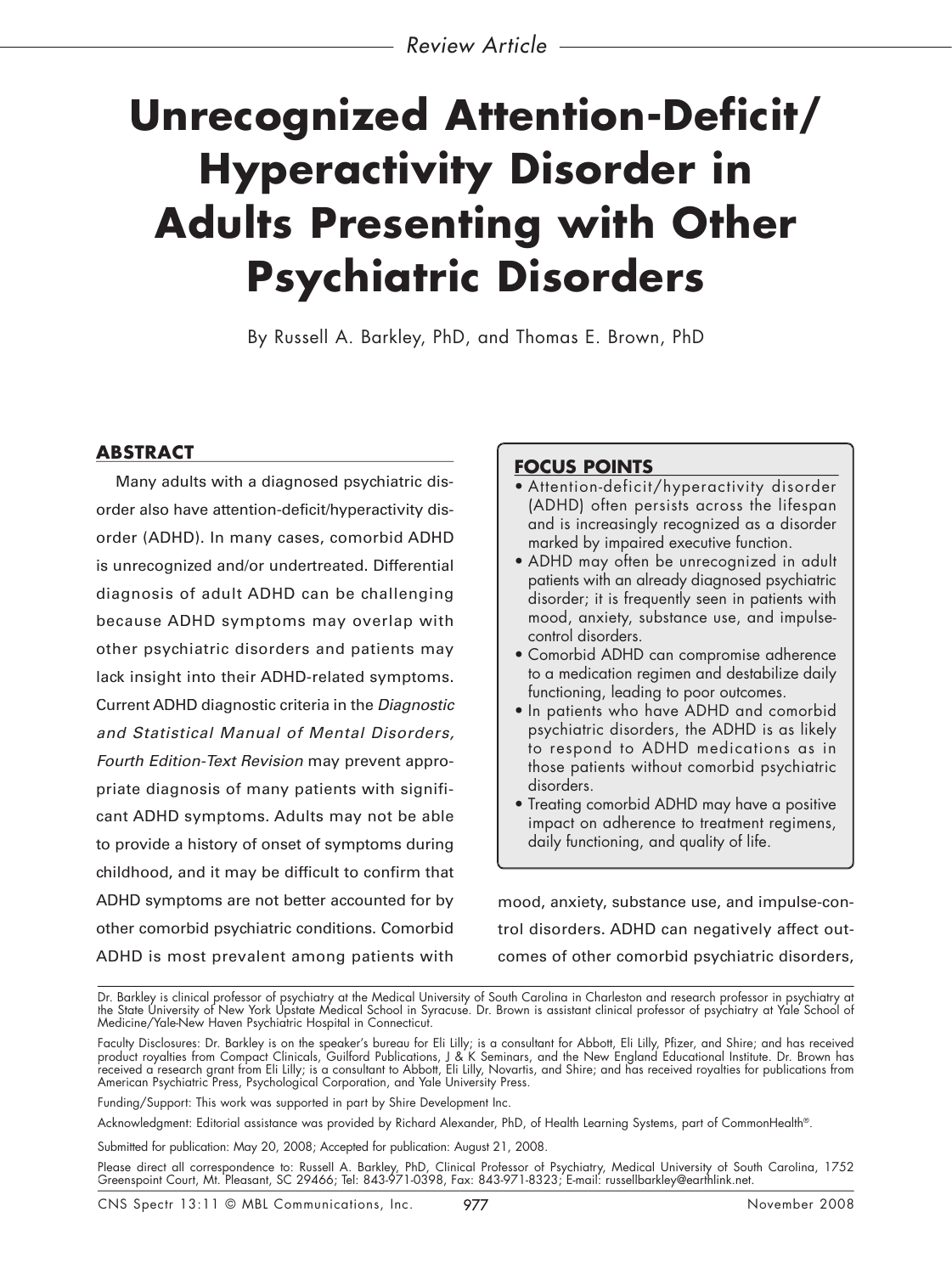and ADHD symptoms may compromise compliance with treatment regimens. Furthermore, unrecognized ADHD symptoms may be mistaken for poor treatment response in these comorbid disorders. In these individuals, ADHD pharmacotherapy seems to be as effective in reducing core ADHD symptoms, as it is in patients who have no comorbidity. Limited evidence further suggests that ADHD therapy may help to improve symptoms of certain psychiatric comorbidities, such as depression. Therefore, management of ADHD may help to stabilize daily functioning and facilitate a fuller recovery.

CNS Spectr. 2008;13(11):977-984

#### **INTRODUCTION**

Attention-deficit/hyperactivity disorder (ADHD), which had been considered as a disorder limited primarily to childhood, is now regarded as a persistent neurodevelopmental disorder impairing executive functioning (EF), or the "management system" of the brain, that usually persists into adulthood.1,2 ADHD is estimated to affect as many as 5% to 12% of children worldwide, $3-5$ with ~15% to 65% of these showing persistence of ADHD symptoms into adulthood.<sup>6</sup> This range is largely due to the definition of persistence, which includes individuals with partial remission. Overall, ADHD is estimated to affect 4.4% of adults in the United States,<sup>7</sup> but it frequently remains undiagnosed, with ~10.9% of eligible patients currently receiving treatment.7

One reason that ADHD in adults is not adequately treated is that it may not be recognized. Patients may have symptoms that do not fit those traditionally associated with ADHD, or their ADHD symptoms may be seen as aspects of another diagnosed psychiatric disorder.8 For example, some symptoms of ADHD may be mistaken for symptoms of other disorders (ie, bipolar depression, anxiety disorder). Some other symptoms may not be in the Diagnostic and Statistical Manual of Mental Disorders, Fourth Edition, Text Revision<sup>1</sup> (eg, problems with executive function), while some are separate disorders that have increased risk when one is diagnosed with ADHD (eg, substance use).<sup>9</sup>

Patients may also lack insight into their problems and assume that their ADHD symptoms are personality or character traits. They may not understand the manner in which ADHD symptoms appear in an adult. For these or other reasons, patients may fail to mention ADHD symptoms to their healthcare provider unless they are specifically asked.

In a sample of individuals in the US diagnosed with any psychiatric disorder within the preceding 12 months, between 6.5% and 25.4% also met criteria for adult ADHD (Figure). $710,11$  The four most prevalent psychiatric disorders linked to elevated rates of comorbid ADHD include drug dependence, agoraphobia, dysthymia, and bipolar disorder. $711$  Given these high rates of comorbidity, clinicians should routinely screen for ADHD in every diagnostic evaluation.

The possibility of comorbid ADHD should be considered during the course of treatment when a patient does not respond adequately to the usual interventions for a diagnosed disorder. Nonresponse may be due to noncompliance, which may be associated with ADHD.<sup>12</sup> Patients with ADHD may be forgetful or too impulsive to be compliant with a regular treatment regimen for their comorbid disorder. They may also become dissatisfied because of a perceived lack of improvement in their symptoms and decide to stop the treatment. Partial response, refractory symptoms, or patient noncompliance may be related to the presence of unrecognized ADHD.

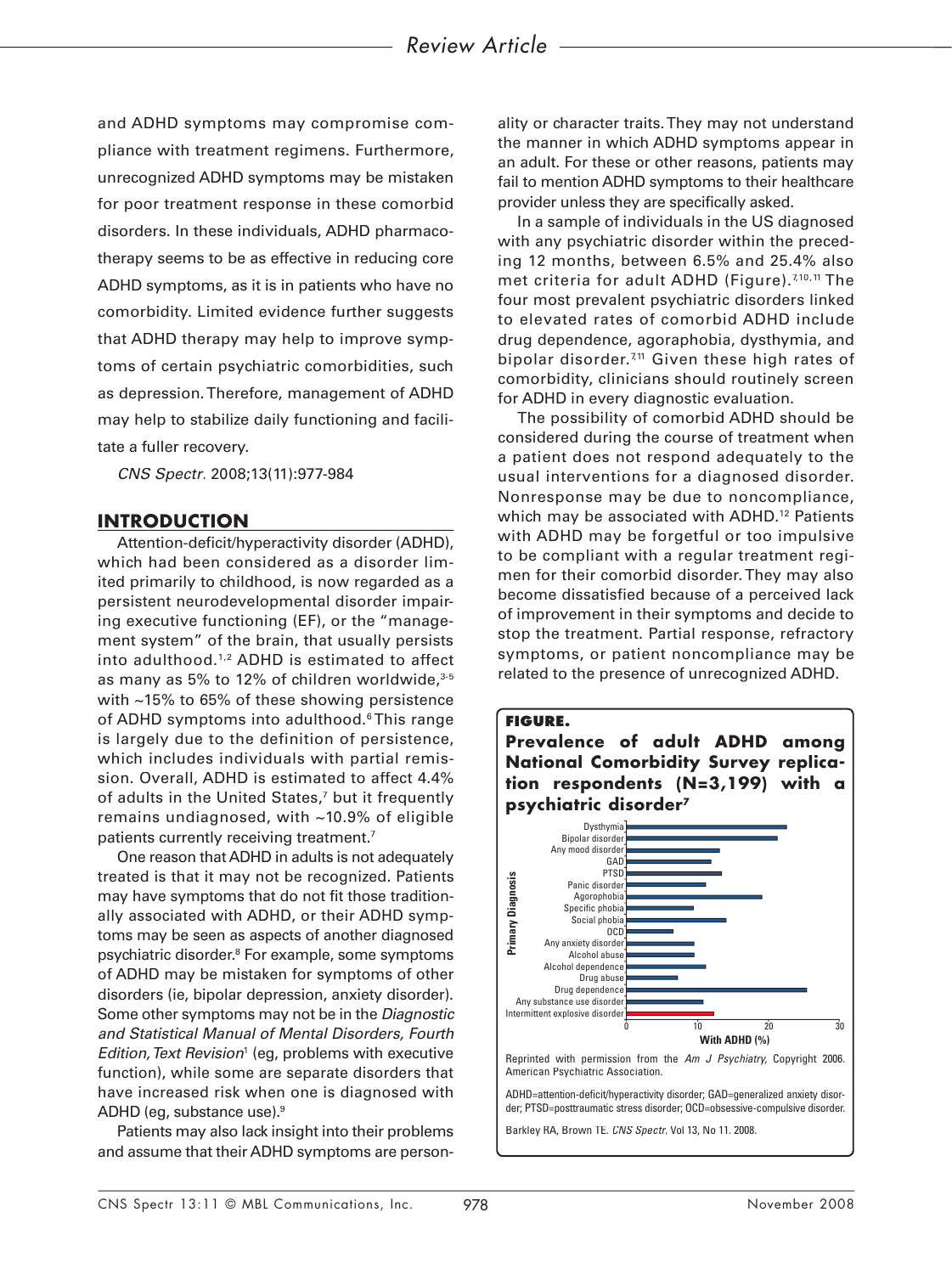Proper recognition and treatment of comorbid ADHD may help patients better adhere to treatment regimens and may resolve refractory symptoms, boosting therapeutic benefits and enhancing quality of life. However, appropriate treatment of comorbid ADHD is often not provided.

#### **TABLE.**

#### **Proposed DSM-V Criteria for ADHD in Criteria for ADHD in Adults1**

Six (or more) of the following symptoms persisting for at least 6 months to a degree that is maladaptive and developmentally inappropriate

- 1. Often easily distracted by extraneous stimuli or irrelevant thoughts
- 2. Often makes decisions impulsively
- 3. Often has difficulty stopping activities or behaviors when they should do so
- 4. Often starts a project or task without reading or listening to the directions carefully
- 5. Often shows poor follow-through on promises or commitments made to others
- 6. Often has trouble doing things in their proper order or sequence
- 7. Often more likely to drive a motor vehicle much faster than others (excessive speeding)

Alternate symptom for adults with no driving experience: often has difficulty engaging in leisure activities or doing fun things quietly

- 8. Often has difficulty sustaining attention in tasks or play activities
- 9. Often has difficulty organizing tasks and activities
- Some symptoms that caused impairment were present in childhood to adolescence (before 16 years of age)
- Some impairment from the symptoms is present in  $\geq 2$ settings (eg, work, educational settings, home life, community functioning, social relationships)
- There is clear evidence of clinically significant impairment in social, educational, domestic (eg, dating, marriage, cohabitation, financial, driving, childrearing), occupational, or community functioning
- The symptoms do not occur exclusively during the course of a pervasive developmental disorder, schizophrenia, or other psychiatric disorder, and are not better accounted for by another mental disorder (eg, mood disorder, anxiety disorder, dissociative disorder, a personality disorder)

DSM-V=Diagnostic and Statistical Manual of Mental Disorders, Fifth Edition; ADHD=attention-deficit/hyperactivity disorder.

ADHD in Adults: What the Science Tells Us. Copyright 2008 Guilford Press. Reprinted with permission of The Guilford Press.

Barkley RA, Brown TE. CNS Spectr. Vol 13, No 11. 2008.

### **KEY FACTORS FOR DIAGNOSING COMORBID ADHD IN ADULTS**

### **Diagnostic Criteria and Symptom Presentation for Adult ADHD**

Clinicians should be familiar with the various presentations of ADHD in adults.1 Clinicians should also be aware that the DSM-IV-TR requirement that adult patients have onset of ADHD symptoms before 7 years of age is being reexamined and questioned.13-16 Adults who meet all DSM-IV-TR ADHD symptom criteria except for the stipulation that onset of symptoms should be before 7 years of age, have been found not to differ significantly from adults with the stipulated early age of onset.<sup>17</sup> ADHD often is not recognized until adolescence or early adulthood, when EFs are challenged by increased demands for self-management. Females and males who are intelligent and do not exhibit disruptive behavior in early childhood are especially likely to have their ADHD symptoms overlooked until mid-adolescence or early adulthood.13 Therefore, since symptoms may be overlooked until later in life, diagnosis of ADHD in adults should be made as early as possible, with no predefined age limit for onset of symptoms in childhood and adolescence.

Broadly considered, EF is a set of cognitive processes, including attention, that facilitate flexible, goal-directed behaviors.<sup>18</sup> Barkley and colleagues<sup>1</sup> consider these EFs to be forms of self-directed actions used to modify subsequent behavior so as to maximize longer-term or delayed consequences. The primary components or clusters of EF include behavioral inhibition; organizing and activating to work; sustaining and shifting attention to tasks; regulating alertness and sustaining effort; managing emotions; and using working memory.<sup>2</sup> EF impairments in adults may appear as distractibility or problems with organization and time management, and may affect academic or professional performance as well as personal life.

Manifestations of ADHD symptoms may change considerably from childhood to adulthood. Although hyperactivity is not required for a diagnosis of ADHD, $16$  when present, it tends to diminish with age,19 so those with ADHD may not show symptoms of hyperactivity in adulthood, even though they had such symptoms in early childhood.20,21 The set of symptoms associated with inattention usually become more prominent in adults with ADHD. Adults with ADHD are less likely to obtain college or advanced degrees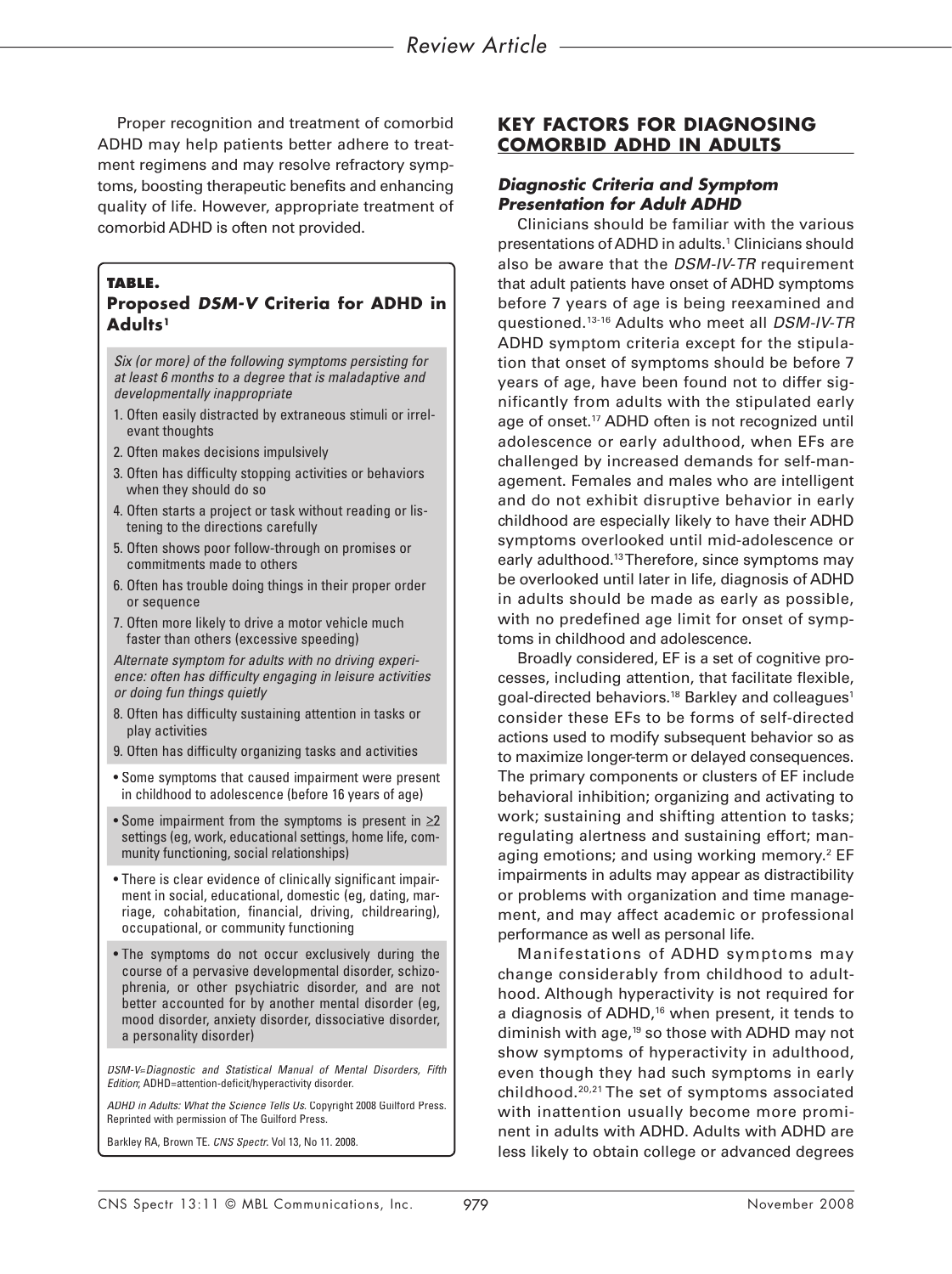and more likely to experience employment instability marked by frequent job changes.<sup>22,23</sup> Furthermore, adults who had childhood ADHD are more likely to have poor driving records, $24,25$ marital difficulties, and fewer friends.<sup>23,25</sup>

Not all EF impairments are attributable to ADHD.26 Such difficulties can also result from substance abuse, disorders on the autistic spectrum, cerebral vascular accidents, dementias, etc. Skilled clinical evaluation in assessing longterm functioning across multiple domains is needed to accurately differentiate ADHD from other psychiatric and neurologic disorders.

Comprehensive clinical interviews are an effective way to assess for ADHD and to make an adequate differential diagnosis. EF deficits may underlie reported inability to start or complete projects; thus, chronic and severe procrastination is often a major problem.2 Adults with ADHD may cite problems sustaining attention during classes or meetings, or report losing track of a discussion because of daydreaming or becoming drowsy, despite actively trying to pay attention. Adults with ADHD may also have difficulty controlling emotions, feeling overwhelmed, sad, impatient, or angry, often over minor issues and may act out in ways inappropriate or disproportionate to the situation.<sup>2</sup>

Physicians may expect impairments across all aspects of ADHD, but some adults may mask some of their ADHD symptoms through use of minimizing or compensating strategies. For example, they may choose professions involving much physical activity or avoid situations demanding long periods of intense concentration.<sup>27</sup>

One common mistake in assessment is failure to recognize that adults with ADHD may show normal or excellent functioning while doing tasks in which they have strong personal interest or when they feel themselves under threat of immediate negative consequences if they fail to complete the task immediately. The patient with ADHD typically cannot utilize willpower to achieve comparable levels of efficacy in situations that are not of high interest or of immediate threat.<sup>2,13</sup>

# **Diagnostic Approaches and Tools**

Traditional neuropsychological tests to evaluate EF are of limited use in diagnosing adults with suspected ADHD.<sup>26,28</sup> A meta-analysis of 33 investigations using traditional EF assessments found inconsistencies and a wide variety of performance differences that indicate neuropsychological deficits in adults with ADHD.<sup>29</sup> The complex and interactive nature of EF suggests that more sensitive assessments are derived from clinical interviews assessing how the patient performs complex, self-managed tasks of everyday life.<sup>30</sup>

While clinically useful, DSM-IV-TR criteria have important limitations for adults. They have been developed and validated only for children 4–17 years of age. Consequently, some items lack relevance in adults (eg, "has difficulty playing... quietly"). Further, the threshold requirement for 6 of 9 possible symptoms on one or both of two clusters of diagnostic criteria, or 3.5 standard deviations above the mean for a normal control group,<sup>31</sup> appears overly restrictive for diagnosing adult ADHD. Because of these limitations, the DSM-IV-TR criteria may miss many adult ADHD patients with significant impairments.15

To evaluate possible ADHD in adults, the ADHD Rating Scale IV (ADHD-RS-IV),<sup>32</sup> based on the 18 symptoms in the DSM-IV-TR, has been modified with additional prompts for adults.33 The adult prompts include changing some of the wording in the questions of the ADHD-RS-IV. For example, the phrase "play activities" might be replaced with "leisure activities" in the item "has difficulty sustaining attention in tasks or play activities."33

Two criteria-normed symptom rating scales for adults (Conners' Adult ADHD Rating Scale [CAARS], Brown Attention-Deficit Disorder Scale [BADDS]) that elicit self-report and collateral report data on a range of ADHD-related symptoms more inclusive than the DSM-IV-TR diagnostic criteria have been published. Kooij and colleagues<sup>34</sup> recently compared these scales with one another and with the ADHD-RS in conjunction with a structured diagnostic interview. In a sample of 120 adults with ADHD, the CAARS had a missed diagnosis rate of 39%, while the ADHD-RS (9% to 20% missed diagnosis depending on cutoff), and BAADS (16% missed diagnosis) performed better in predicting clinical diagnosis. They also found that adults with ADHD seem to be the best informants regarding their symptoms, though patients did underreport inattention and hyperactivity/impulsivity on the ADHD-RS.34

Barkley and colleagues<sup>1</sup> have proposed a revised list of ADHD symptoms in adults for possible inclusion in the upcoming  $DSM-V$ . A chart review of >200 adults with a DSM-IV-TR diagnosis of ADHD yielded 91 common complaints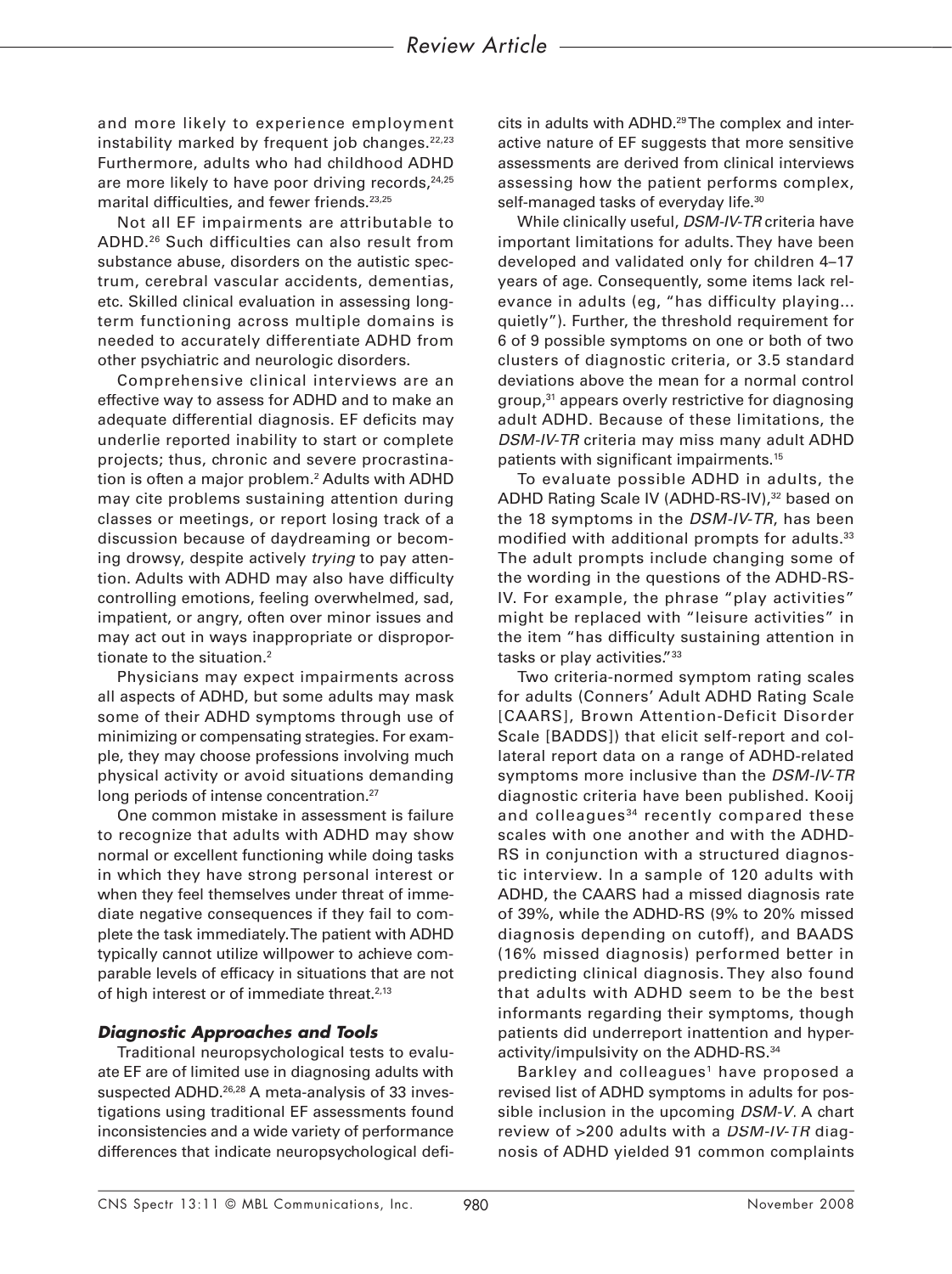and adaptive behavioral difficulties, including 9 items related to cognitive and behavioral inhibition (Table).<sup>1</sup> The presence of 6 of these 9 items accurately classified 92% of adults with DSM-IV-TR–diagnosed ADHD while excluding 99% of healthy controls.1 The items on the new list emphasize distractibility, impulsiveness, poor concentration, inability to persist at tasks, and difficulties with working memory, organization, and planning.

# **INCIDENCE OF COMORBID ADHD IN PATIENTS WITH OTHER PSYCHIATRIC DISORDERS**

The National Comorbidity Survey reported that about 4.4% of adults 18–44 years of age were found to meet diagnostic criteria for ADHD that include DSM-IV-TR criteria, symptom onset prior to 7 years of age, and impairment in at least two areas of living during the preceding 6 months.<sup>7</sup> Patients with DSM-IV-TR-defined mood, anxiety, substance use, and impulse control disorders have high rates of ADHD.<sup>735,36</sup> For example, ADHD was highly prevalent among individuals with drug dependence (25.4%), bipolar disorder (21.2%), dysthymia (22.6%), and agoraphobia (19.1%) (Figure), though it was not as prevalent among individuals with drug abuse (7.2%) or obsessive-compulsive disorder (6.5%). The overall prevalence of ADHD was 2- to 7-fold higher in those with psychiatric conditions.<sup>7</sup>

#### **Depression**

Estimates of ADHD among patients with major depressive disorder (MDD) vary widely, depending on the sampling and the methodologies used. Greater than 16.0% of MDD patients in one clinical study met full or partial lifetime criteria for ADHD, $37$  while in another study, $38$  42.5% of those with recurrent brief depression met criteria for ADHD. A large community-based survey identified ADHD in 9.4% of respondents with MDD, while the presence of ADHD was 3.7% in those without MDD.<sup>7</sup> An analysis based on health insurance claims, however, found that only 0.2% of adults (454 of 17,792) with a coded diagnosis of MDD were diagnosed with ADHD.<sup>39</sup> Another claims analysis found ADHD in 1.7% of patients whose primary diagnoses were MDD and an anxiety disorder.<sup>40</sup> Such discrepancies suggest that in clinical practice, where diagnosis may depend on patient-defined complaints, comorbid ADHD may often go undetected in patients with MDD.

Depressed individuals with and without ADHD appear to have similar age of onset of MDD; similar number, duration, and severity of episodes; and comparable response to antidepressant treatment.37 However, MDD patients with comorbid ADHD more frequently seek psychotherapy and/or pharmacotherapy, and have higher frequencies of social phobia and generalized anxiety disorder than patients with ADHD alone.<sup>41</sup>

# **Bipolar Disorder**

Bipolar disorder—with a lifetime prevalence of 3.9% in the US—is also highly prevalent in patients with ADHD.<sup>42</sup> In one study,<sup>43</sup> bipolar disorder was detected at baseline in 11.0% of boys with ADHD; 4 years later, new cases of bipolar disorder had been diagnosed in an additional 12.0%. In addition, 21.2% of adults with bipolar disorder also met criteria for ADHD.<sup>7</sup> In subjects with bipolar disorder, the lifetime presence of ADHD was higher in men than in women  $(14.7\%$  vs 5.8%, respectively).<sup>11</sup> The course of bipolar disease in individuals with comorbid ADHD is marked by earlier onset (mean: 12.1 vs 20.0 years) $44$  and more frequent affective episodes, suicide attempts, violence, and legal problems.<sup> $11$ </sup> It is important to recognize that these mood disorders occur in ADHD as well as in other psychiatric disorders, and that simply having a mood disorder does not preclude a diagnosis of ADHD.7

# **Substance Use Disorders**

Patients with substance use disorders (SUDs) are more likely to have a previous or current diagnosis of ADHD. In respondents with any SUD, 10.8% met criteria for comorbid ADHD.7 While ADHD was more prevalent among individuals with alcohol abuse (9.5%), alcohol dependence (11.1%), and drug abuse (7.2%) than in those without these comorbidities (4.0%, 4.0%, and 4.1%, respectively), these differences were not significant. However, drug-dependent individuals were significantly more likely to have ADHD (25.4% vs 4.0% of those without any other psychiatric disorder). ADHD is also more prevalent among patients who undergo voluntary treatment for an SUD. In a study of adults admitted to chemical dependency treatment centers, 24.0% met DSM-IV-TR criteria for adult ADHD,<sup>45</sup> and 34.0% of adolescents being treated for SUDs had a lifetime diagnosis of ADHD.46 In a study of adults treated for cocaine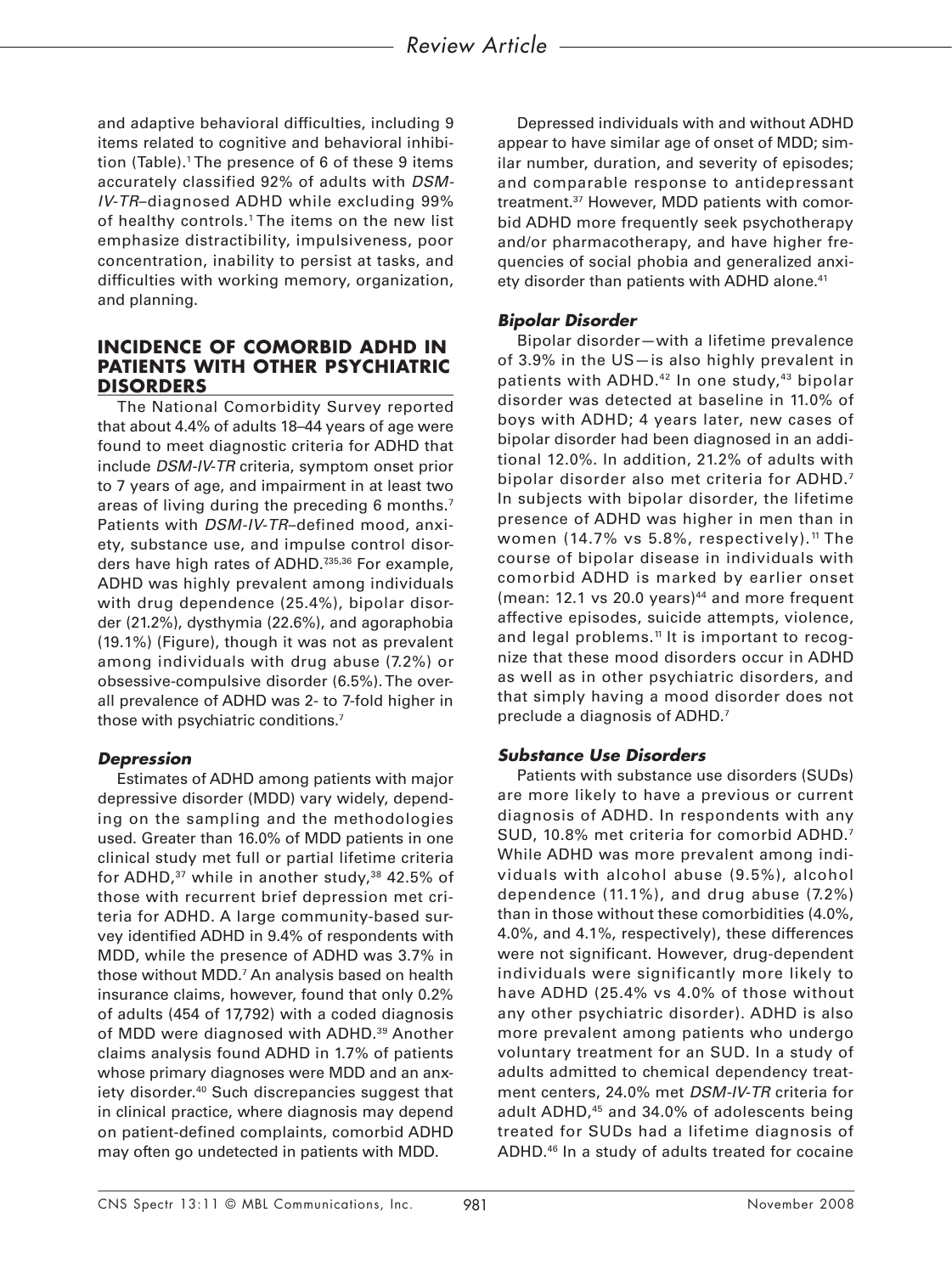addiction, 35% had ADHD.47 The course of SUDs in the presence of comorbid ADHD may also be more severe. Despite greater involvement with addiction treatment, these patients are less likely to abstain from drugs.<sup>47</sup>

A patient's specific ADHD symptomatology may affect the risk of SUDs.<sup>48</sup> Severe symptoms of hyperactivity and impulsivity during childhood and adulthood seem to be predictive of later cocaine abuse, whereas inattentive symptoms are not.<sup>49</sup> However, recent findings demonstrated that stimulant treatment of children and adolescents with ADHD does not increase their risk of SUDs in adulthood and may offer additional benefits.<sup>50</sup>

#### **Anxiety Disorders**

The prevalence of ADHD is significantly higher in patients with most anxiety disorders.7 One study of children found that 19.1% of patients with agoraphobia, 14.0% with social phobia, and 13.4% with posttraumatic stress disorder (PTSD) met criteria for ADHD. Moreover, cognitive and academic vulnerabilities were greater in patients with an anxiety disorder and ADHD than in those with an anxiety disorder alone.<sup>51</sup>

#### **Conduct Disorder and/or Oppositional Defiant Disorder**

The lifetime prevalence of conduct disorder (CD) and oppositional defiant disorder (ODD) among US adults has been estimated at 9.5% and 8.5%, respectively.<sup>42</sup> Their lifetime prevalence is increased among children and adults with ADHD. Of children and adolescents with ADHD, 40% to 60% also met criteria for ODD or, less often, CD.52,53 Furthermore, 24% to 35% of clinically referred adults with ADHD have ODD and up to 25% have CD.<sup>9,36</sup> In children with ADHD and CD, antisocial personality disorder is often seen as an adult outcome, present in 7% to 44% of adults with ADHD.<sup>9</sup>

CD, antisocial personality disorder, and ADHD are associated with heightened risks for SUDs.9,45,54 In children with ADHD followed through adolescence, those with ongoing CD were significantly more likely to be diagnosed with an SUD (30% vs  $6\%$ ;  $P$  <.01).<sup>54</sup> The substances most likely to be used and/or abused by patients with ADHD alone are alcohol, tobacco (smoking), and marijuana,46,52,55 whereas those with comorbid CD are more likely to use and/or abuse cocaine and hallucinogens.45

#### **IMPLICATIONS OF COMORBIDITIES ON DIAGNOSIS AND MANAGEMENT OF PSYCHIATRIC ILLNESS**

The presence of ADHD complicates the diagnosis and treatment of psychiatric disorders.<sup>27</sup> Most patients respond to ADHD treatment, regardless of the presence of other psychiatric disorders. Adults treated with desipramine showed significant improvements in ADHD symptoms, regardless of the presence or absence of a comorbid anxiety or depressive disorder.56 Adults with ADHD, with or without lifetime comorbid psychiatric disorders, responded equally well to stimulant therapy.<sup>57</sup>

The impact of psychiatric comorbidities on response to ADHD treatment was assessed by pooling data from two identically designed trials of atomoxetine in adults with ADHD and comorbidities, including MDD, PTSD, and depression not otherwise specified (NOS).58,59 After 10 weeks of atomoxetine treatment, patients with MDD, PTSD, and depression NOS had improvements in clinical indicators, including each of the four Conners' Adult ADHD Rating Scales (Index, Hyperactivity, Inattention, and Total). Patients with PTSD also showed improvements on the General Well-Being Schedule.58,59 Patients with comorbid MDD or PTSD who received placebo exhibited more severe ADHD symptoms at endpoint compared with those without comorbidity. These findings indicate that patients with a psychiatric disorder and ADHD are often more severely affected and that treatment of ADHD can have a dramatic therapeutic effect.

ADHD treatment may have positive effects on symptoms of the coexisting psychiatric disorder. Atomoxetine treatment reduced both ADHD and ODD symptoms in children with both disorders.<sup>60</sup> In addition, atomoxetine, $61,62$  methylphenidate, $63$ and mixed amphetamine salts<sup>64</sup> had positive effects on ODD symptoms in children who also had ADHD, and methylphenidate<sup>65</sup> had positive effects on children with ADHD and CD. Finally, it is of note that stimulants or nonstimulants alone may not be enough to treat some of the psychiatric comorbidities associated with ADHD. Other pharmacological agents (ie, antidepressants, anxiolytics) may need to be prescribed to control comorbid conditions.66

#### **CONCLUSION**

Adults with various psychiatric conditions, including mood, anxiety, SUD, and impulse control disorders, may also have ADHD. Diagnostic criteria for neurodevelopmental disorders, such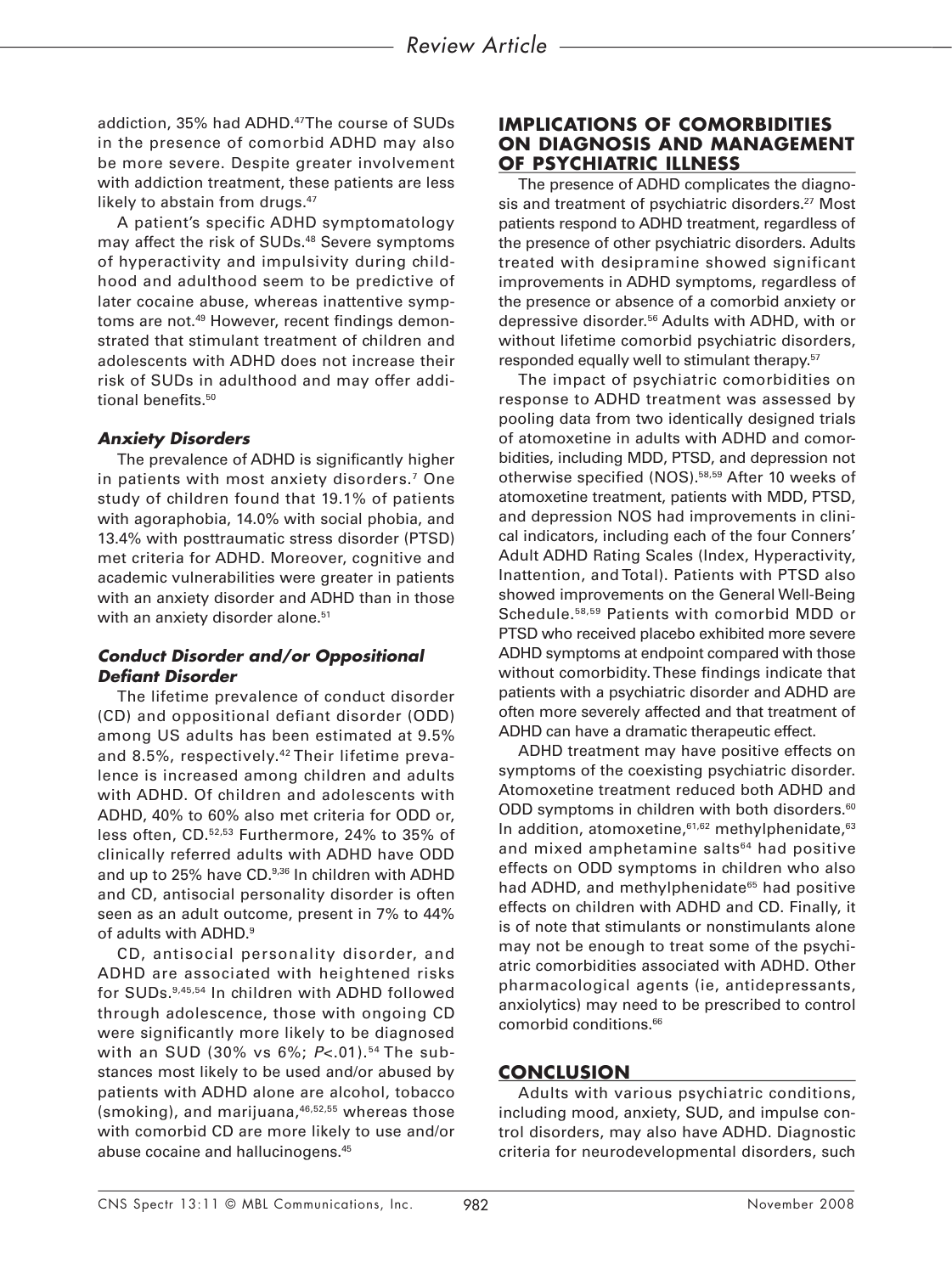as ADHD, have not been as thoroughly developed for diagnosis in adults as they have for diagnosis in children, yet comorbid ADHD generally increases overall disease burden, with more severe involvement and greater functional impairment. Symptoms of comorbid psychiatric disorders that persist or respond poorly to therapy may be due to undiagnosed and untreated ADHD. More research is warranted to quantify the rates of undiagnosed ADHD within patients already being treated for other psychiatric disorders. ADHD may also compromise patient satisfaction with, and adherence to, treatment of their comorbid psychiatric disorders. Successful treatment of the comorbid condition in some patients may not be achieved until ADHD is adequately managed. Specific interventions for the treatment of ADHD will be determined by which comorbid psychiatric disorders are present.

Accurate diagnosis and effective treatment of ADHD has a positive impact on patient quality of life. Initiation of ADHD treatment may resolve refractory symptoms. Patients may be more compliant with medication, resolving functional impairments related to ADHD. This creates a background of stable functioning from which recovery from other disorders may be facilitated. **CNS**

#### **REFERENCES**

- Barkley RA, Murphy KR, Fischer M. Identifying new symptoms for ADHD in adulthood. In: ADHD in Adults: What the Science Tells Us. New York, NY: Guilford Press; 2008:170-204.
- 2. Brown T. Attention Deficit Disorder: The Unfocused Mind in Children and Adults. New Haven, CT: Yale University Press; 2005.
- 3. Biederman J, Faraone SV. Attention-deficit hyperactivity disorder. Lancet. 2005;366:237-248.
- 4. Polanczyk G, de Lima MS, Horta BL, Biederman J, Rohde LA. The worldwide prevalence of ADHD: a systematic review and metaregression analysis. Am J Psychiatry. 2007;164:942-948.
- 5. Faraone SV, Sergeant J, Gillberg C, Biederman J. The worldwide prevalence of ADHD: is it an American condition? World Psychiatry. 2003;2:104-113.
- 6. Faraone SV, Biederman J, Mick E. The age-dependent decline of attention deficit hyperactivity disorder: a meta-analysis of follow-up studies. Psychol Med. 2006;36:159-165.
- 7. Kessler RC, Adler L, Barkley R, et al. The prevalence and correlates of adult ADHD in the United States: results from the National Comorbidity Survey Replication. Am J Psychiatry. 2006;163:716-723.
- 8. Milberger S, Biederman J, Faraone SV, Murphy J, Tsuang MT. Attention deficit hyperactivity disorder and comorbid disorders: issues of overlapping symptoms. Am J Psychiatry. 1995;152:1793-1799.
- 9. Barkley RA, Murphy KR, Fischer M. Comorbid psychiatric disorders and psychological maladiustment. In: ADHD in Adults: What the Science Tells Us. New York, NY: Guilford Press; 2008;205-244.
- 10. Robison LM, Skaer TL, Sclar DA. Is attention-deficit hyperactivity disorder (ADHD) diagnosed in adults? An examination of US office-based physician visits, 1995- 2000. Int J Pharm Med. 2004;18:337-341.
- 11. Nierenberg AA, Miyahara S, Spencer T, et al, for STEP-DB Investigators. Clinical and diagnostic implications of lifetime attention-deficit/hyperactivity disorder comorbidity in adults with bipolar disorder: data from the first 1000 STEP-BD participants. Biol Psychiatry. 2005;57:1467-1473.
- 12. Steinhoff KW. Attention-deficit/hyperactivity disorder: medication treatment-dosing and duration of action. Am J Manag Care. 2004;10:S99-S106.
- 13. Brown TE. DSM-IV: ADHD and executive function impairments. Adv Stud Med. 2002;2:910-914.
- 14. Barkley RA, Biederman J. Toward a broader definition of the age-of-onset criterion for attention-deficit hyperactivity disorder. J Am Acad Child Adolesc Psychiatry. 1997;36:1204-1210.
- 15. Barkley RA, Murphy KR, Fischer M. Diagnostic criteria for ADHD in adults. In: ADHD in Adults: What the Science Tells Us. New York, NY: Guilford Press; 2008:26-40.
- 16. Disorders usually first diagnosed in infancy, childhood, or adolescence. *Diagnostic* and Statistical Manual of Mental Disorders. 4th ed. text rev. Washington, DC: American Psychiatric Association. 2000;85-102.
- 17. Faraone SV, Biederman J, Spencer T, et al. Diagnosing adult attention deficit hyperactivity disorder: are late onset and subthreshold diagnoses valid? Am J Psychiatry. 2006;163:1720-1729.
- 18. Castellanos FX, Sonuga-Barke EJ, Milham MP, Tannock R. Characterizing cognition in ADHD: beyond executive dysfunction. Trends Cogn Sci. 2006;10:117-123.
- 19. Biederman J, Mick E, Faraone SV. Age-dependent decline of symptoms of attention deficit hyperactivity disorder: impact of remission definition and symptom type. Am J Psychiatry. 2000;157:816-818.
- 20. Stavro GM, Ettenhofer ML, Nigg JT. Executive functions and adaptive functioning in young adult attention-deficit/hyperactivity disorder. J Int Neuropsychol Soc. 2007;13:324-334.
- 21. Hart EL, Lahey BB, Loeber R, Applegate B, Frick PJ. Developmental change in attention-deficit hyperactivity disorder in boys: a four-year longitudinal study. J Abnorm Child Psychol. 1995;23:729-749.
- 22. Biederman J, Faraone SV. The effects of attention-deficit/hyperactivity disorder on employment and household income. MedGenMed. 2006;8:12.
- 23. Barkley RA, Fischer M, Smallish L, Fletcher K. Young adult outcome of hyperactive children: adaptive functioning in major life activities. J Am Acad Child Adolesc Psychiatry. 2006;45:192-202.
- 24. Barkley RA, Murphy KR, DuPaul GJ, Bush T. Driving in young adults with attention deficit hyperactivity disorder: knowledge, performance, adverse outcomes, and the role of executive functioning. J Int Neuropsychol Soc. 2002;8:655-672.
- 25. Barkley RA, Murphy KR, Fischer M. Health, lifestyle, money management, and driving. In: ADHD in Adults: What the Science Tells Us. New York, NY: Guilford Press; 2008;330-376.
- 26. Brown TE. Executive functions and attention deficit hyperactivity disorder: implications of two conflicting views. Int J Disability Develop Educ. 2006;53:35-46
- 27. Weiss MD, Weiss JR. A guide to the treatment of adults with ADHD. J Clin Psychiatry. 2004;65(suppl 3):27-37.
- 28. Barkley RA, Murphy KR, Fischer M. Neuropsychological functioning. In: ADHD in Adults: What the Science Tells Us. New York, NY: Guilford Press; 2008:400-433.
- 29. Hervey AS, Epstein JN, Curry JF. Neuropsychology of adults with attention-deficit/ hyperactivity disorder: a meta-analytic review. Neuropsychology. 2004;18:485-503.
- 30. Burgess PW. Theory and methodology in executive function research. In: Rabbit P, ed. Methodology of Frontal and Executive Function. New York, NY: Kluwer Academic/Plenum Publishers; 1997:81-116.
- 31. Barkley RA, Fischer M, Smallish L, Fletcher K. The persistence of attention-deficit/ hyperactivity disorder into young adulthood as a function of reporting source and definition of disorder. J Abnorm Psychol. 2002;111:279-289.
- 32. DuPaul GJ, Power TJ, Anastopoulos AD, Reid R, ADHD Rating Scale-IV: Checklists, Norms, and Clinical Interpretation. New York, NY: Guilford Press; 1998.
- 33. Murphy KR, Adler LA. Assessing attention-deficit/hyperactivity disorder in adults: focus on rating scales. J Clin Psychiatry. 2004;65(suppl 3):12-17.
- 34. Kooij JJS, Marije Boonstra A, Swinkels SH, et al. Reliability, validity, and utility of instruments for self-report and informant report concerning symptoms of ADHD in adult patients. J Atten Disord. 2008;11:445-458.
- 35. Lomas B, Gartside P. ADHD in adult psychiatric outpatients. Psychiatr Serv. 1999;50:705.
- 36. Murphy K, Barkley RA. Attention deficit hyperactivity disorder adults: comorbidities and adaptive impairments. Compr Psychiatry. 1996;37:393-401.
- 37. Alpert JE, Maddocks A, Nierenberg AA, et al. Attention deficit hyperactivity disorder in childhood among adults with major depression. Psychiatry Res. 1996;62:213-219.
- 38. Hesslinger B, Tebartz van Elst L, Mochan F, Ebert D. A psychopathological study into the relationship between attention deficit hyperactivity disorder in adult patients and recurrent brief depression. Acta Psychiatr Scand. 2003;107:385-389.
- 39. Fishman PA, Stang PE, Hogue SL. Impact of comorbid attention deficit disorder on the direct medical costs of treating adults with depression in managed care. J Clin Psychiatry. 2007;68:248-253.
- 40. Adler LA, Sitt DJ, Nierenberg A. Patterns of psychiatric comorbidity with attentiondeficit/hyperactivity disorder. Poster presented at: Annual Meeting of the American Academy of Child and Adolescent Psychiatry. October 24-29, 2006; San Diego, Calif.
- 41. Fischer AG, Bau CH, Grevet EH, et al. The role of comorbid major depressive disorder in the clinical presentation of adult ADHD. J Psychiatr Res. 2007;41:991-996.
- 42. Kessler RC, Berglund P, Demler O, et al. Lifetime prevalence and age-of-onset distributions of DSM-IV disorders in the National Comorbidity Survey Replication. Arch Gen Psychiatry. 2005;62:593-602.
- 43. Biederman J, Faraone S, Mick E, et al. Attention-deficit hyperactivity disorder and juvenile mania: an overlooked comorbidity? J Am Acad Child Adolesc Psychiatry. 1996;35:997-1008.